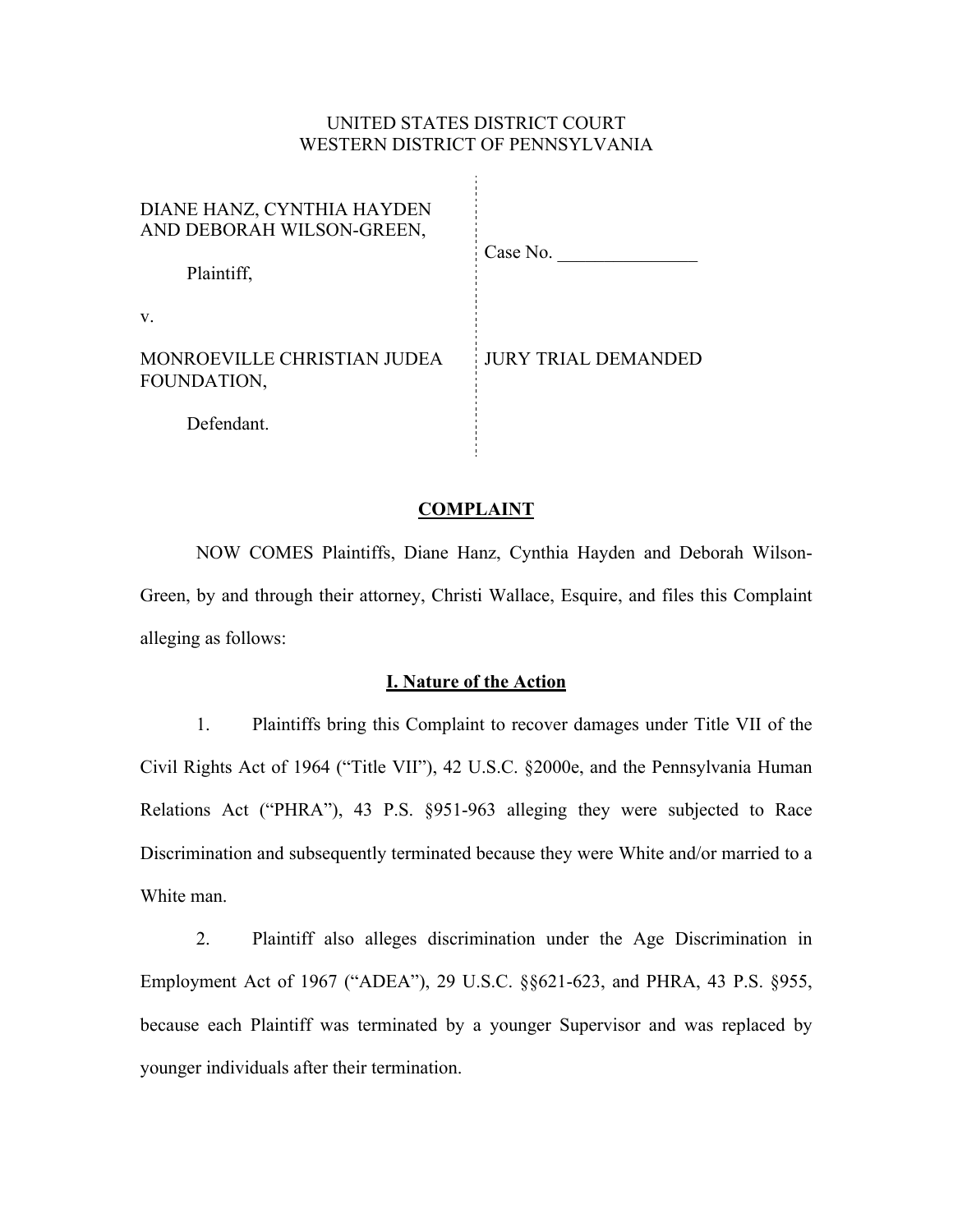### **II. Jurisdiction and Venue**

3. This action arises under the Title VII, 42 U.S.C. §2000e, and the PHRA, 43 P.S. §951-963. This Court has jurisdiction over Plaintiffs' discrimination claims pursuant to 28 U.S.C. § 1331.

4. This Court has supplemental jurisdiction over Plaintiffs' discrimination claims pursuant to 28 U.S.C.  $\S$  1367(a).

5. Plaintiff are residents and citizens of Pennsylvania, a substantial part of the events or omissions giving rise to the claims occurred in Western Pennsylvania, and, therefore, this action is within the jurisdiction of the United States District Court for the Western District of Pennsylvania and the venue is proper pursuant to 28 U.S.C. § 1391(b).

### **III. Parties**

6. Plaintiff, Diane Hanz ("Ms. Hanz"), is an adult individual residing at 27 Duquesne Court, Springdale, PA 15144 of Allegheny County, Commonwealth of Pennsylvania.

7. Plaintiff, Cynthia Hayden ("Ms. Hayden"), is an adult individual residing at 10261 Lavenne Drive, North Huntingdon, PA 15642 of Westmoreland County, Commonwealth of Pennsylvania.

8. Plaintiff, Deborah Wilson-Green ("Ms. Wilson-Green"), is an adult individual residing at 111 Mardi Gras Drive, Pittsburgh, PA 15239 of Allegheny County, Commonwealth of Pennsylvania.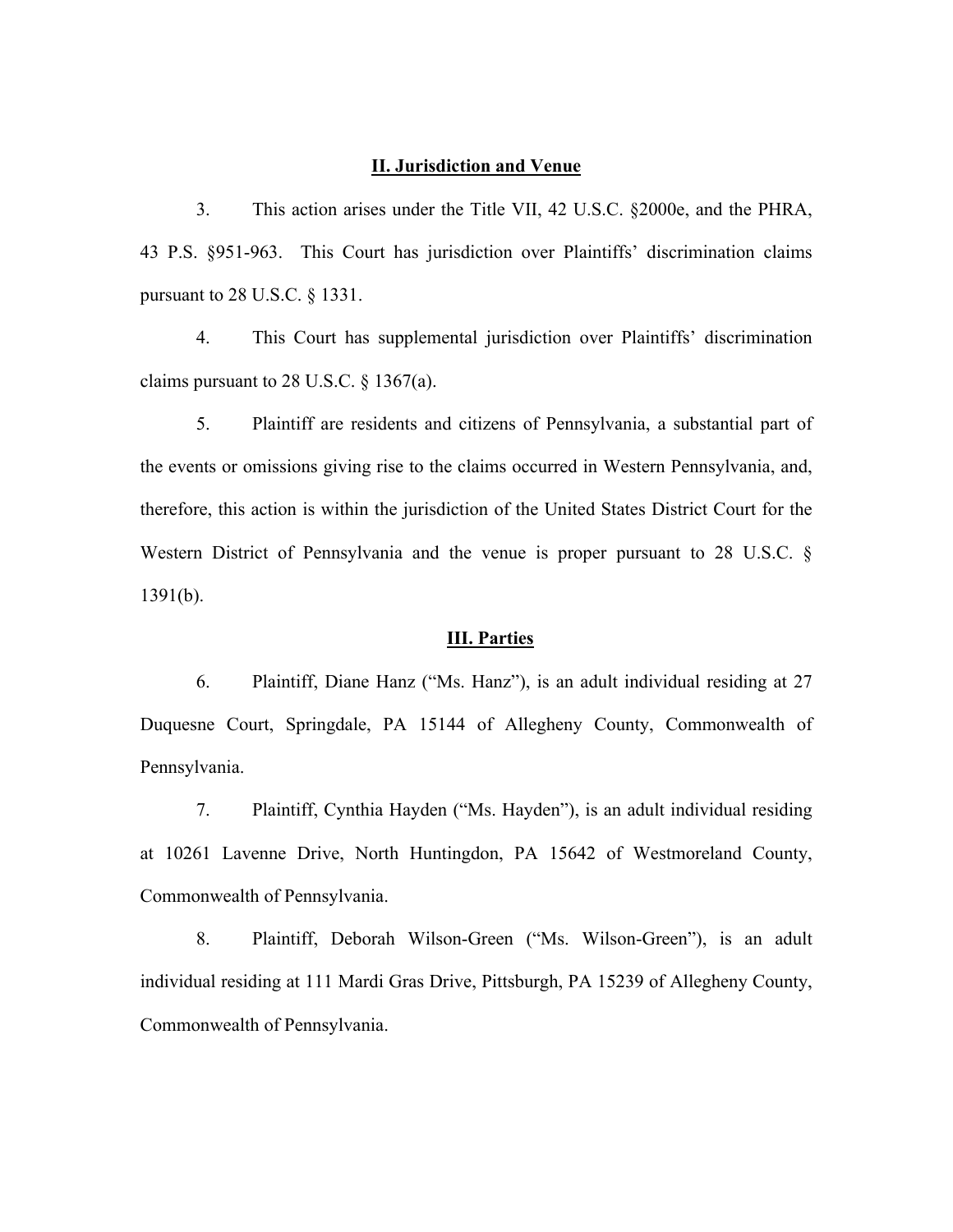9. Defendant, Monroeville Christian Judea Foundation ("Defendant"), is a business with a location at 4363 Northern Pike, Monroeville, PA 15146 of Allegheny County, Commonwealth of Pennsylvania.

# **IV. Facts**

10. Ms. Hanz became employed by the Defendant on April 18, 2011.

11. Ms. Hayden became employed by the Defendant on February 22, 2012.

12. Ms. Deborah Wilson-Green was employed by the Defendant.

13. Prior to the hiring of Dometria Blue ("Ms. Blue") as the new Director of Nursing, all of the Plaintiffs had excellent employment records.

14. After the promotion of Ms. Blue in December 2012, all three Plaintiffs were subjected to discriminatory treatment.

15. Plaintiffs received disciplinary write-ups for situations that were either caused by other employees or not significant enough to warrant a warning.

16. Plaintiffs received these unwarranted write-ups because Ms. Blue did not like the Plaintiffs' ages or races.

17. Ms. Hanz received three write-ups (none of which were warranted) from Ms. Blue within 30 days, which resulted in Ms. Hanz's termination.

- a. Ms. Hanz received her first written warning on February 22, 2013 for working overtime.
	- i. Ms. Hanz worked over her scheduled shift in order to attend to all of the residents' needs.
	- ii. This particular incident did not warrant a written warning.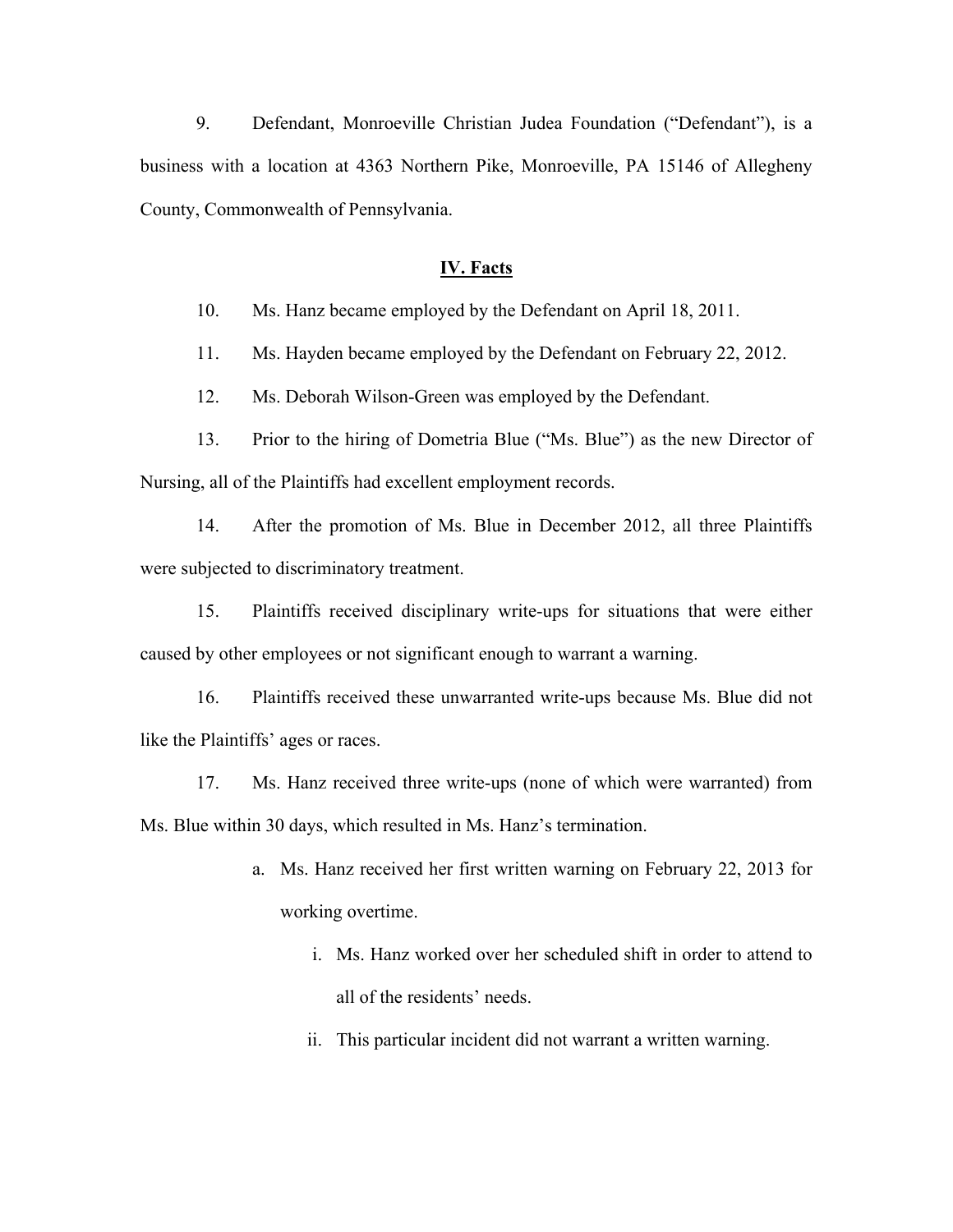- b. Ms. Hanz received her second written warning on the same day, February 22, 2013, which resulted in a one-day suspension.
	- i. On the morning of 2/22/13, Ms. Hanz went over the Medication Administer Record ("MAR sheet") with another supervisor named John, a young, African-American male.
	- ii. At that time, everything looked normal and Ms. Hanz went about her daily routine.
	- iii. A few hours later, Ms. Hanz noticed that the other supervisor, John, made an error and failed to redline a doctor's orders.
	- iv. Ms. Hanz immediately attempted to correct the mistake but was instead called into Ms. Blue's office.
	- v. Ms. Blue blamed Ms. Hanz for the mistake even though it was not her fault.
	- vi. The African-American supervisor, John, who made the mistake, received no punishment.
	- vii. This written warning was not justified as another employee caused the mistake.
- c. Ms. Hanz received her final warning (which resulted in termination) on March 8, 2013. Ms. Hanz was accused of removing medical documents in violation of HIPPA.
	- i. A black portfolio was found near a time clock. The black portfolio contained medical documents inside it.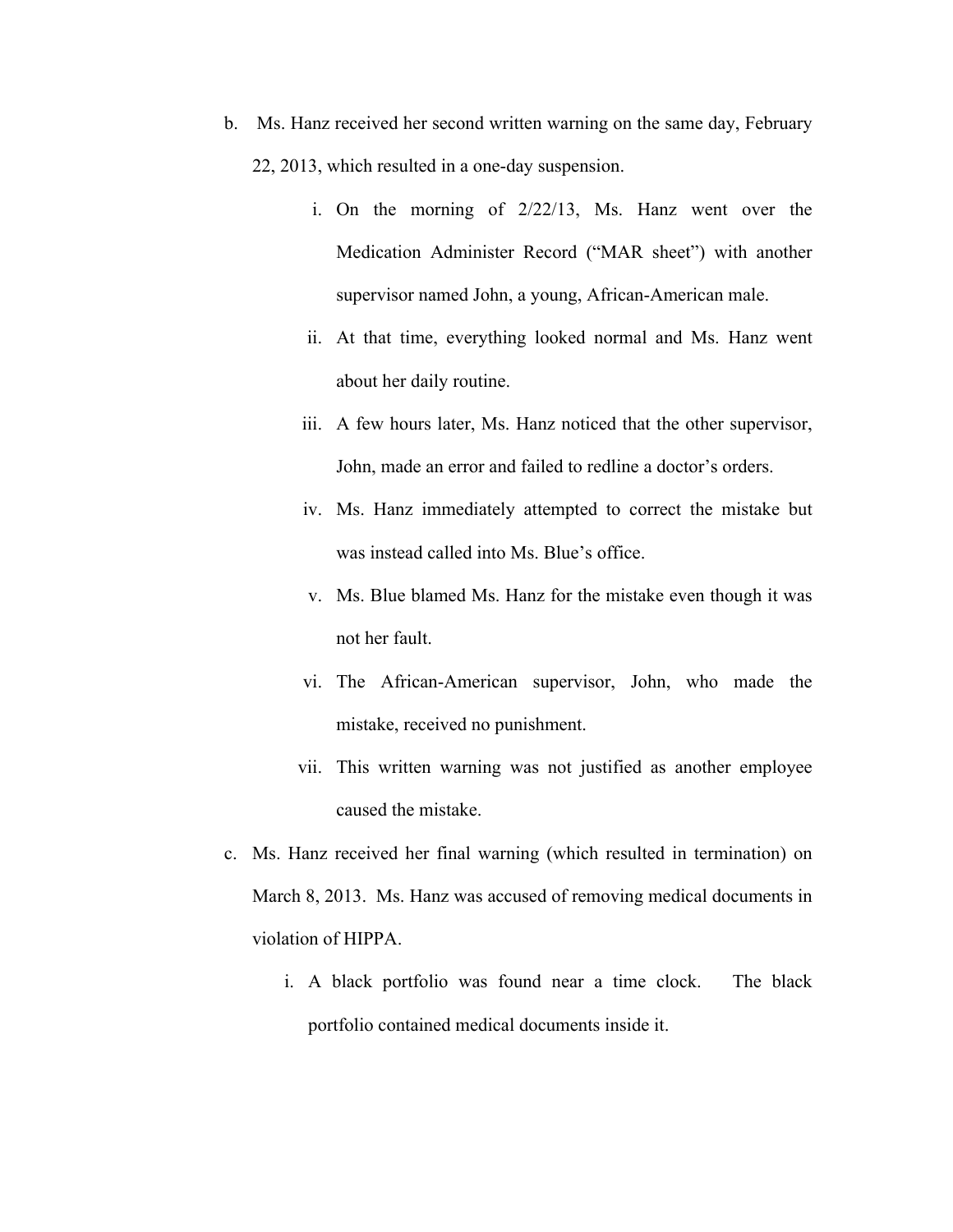- ii. An Administrator for the Employer, a younger woman, named Ms. Ellis Arato ("Ms. Arato), called Ms. Hanz into her office to discuss the black portfolio.
- iii. Ms. Arato and Ms. Blue attended the meeting.
- iv. Ms. Arato stated that Ms. Blue brought this black portfolio to her attention believing it was Ms. Hanz's portfolio.
- v. During the meeting, Ms. Arato asked to search Ms. Hanz's bag that she carries around while visiting residents.
- vi. Inside the bag, Ms. Arato found a 24-hour medical report. Ms. Hanz explained that all RN's always carry necessary supplies inside bags when visiting residents.
- vii. Following procedure, Ms. Hanz was going to give the 24-hour medical report to Ms. Blue, but was called into Ms. Arato's office before she could do so.
- viii. Ms. Hanz did not engage in any misconduct to warrant termination. A Hearing was held before an Unemployment Referee who also confirmed that Ms. Hanz did not engage in any misconduct.

18. Ms. Hayden received three write-ups (none of which were warranted) from Ms. Blue within 60 days, which resulted in Ms. Hayden's termination.

- a. Ms. Hayden received her first warning on January 21, 2013.
	- i. Ms. Hayen was instructed to insert a suppository into a resident.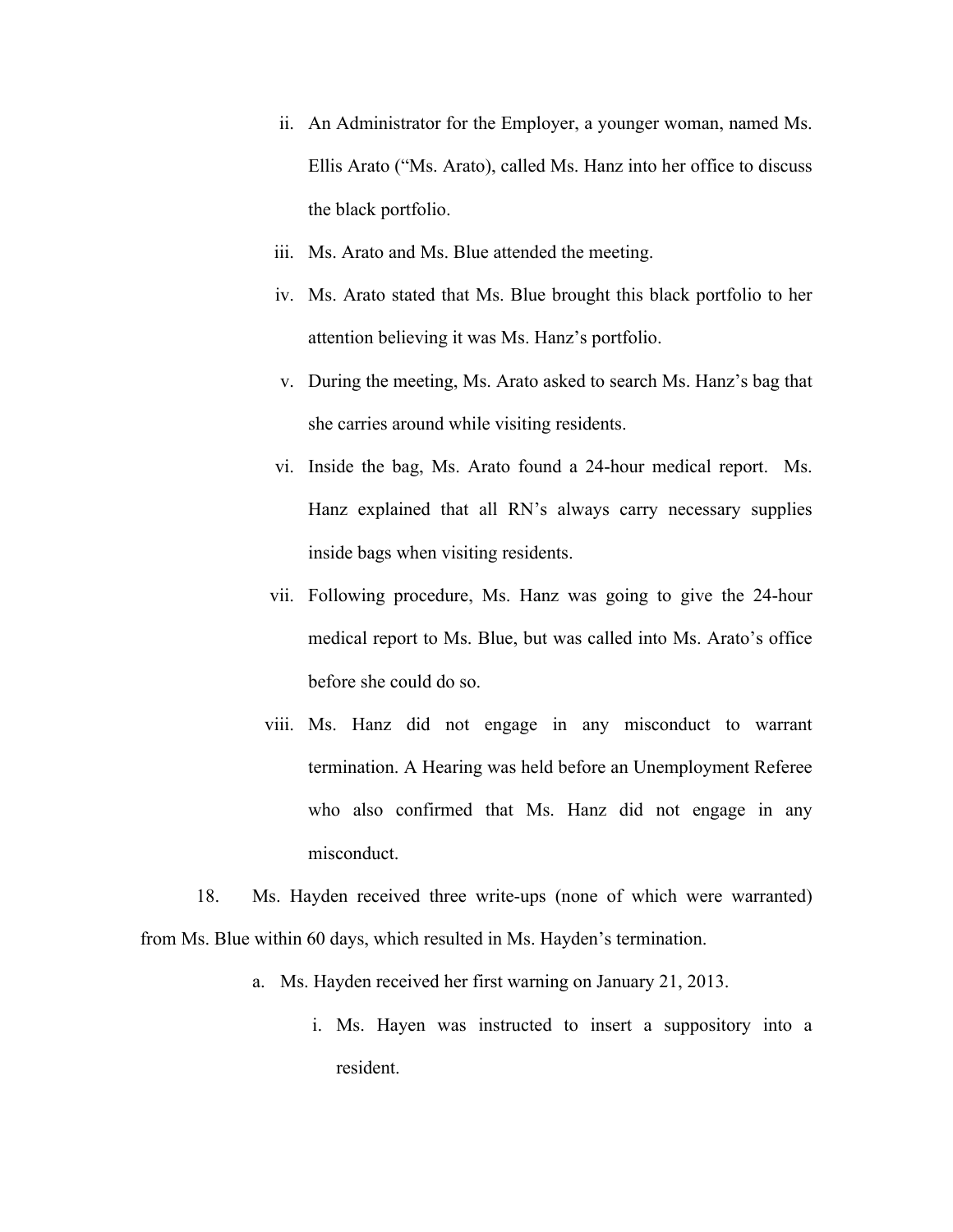- ii. The resident informed Ms. Hayden that she wanted to insert the suppository herself. All the RN's allow residents to insert their own suppository as long as the resident knows how to and is fully competent and alert to do so.
- iii. Ms. Hayden allowed the resident to insert the suppository and she verified it was done properly.
- iv. Afterwards, Ms. Hayden was called into Ms. Blue's office and reprimanded.
- v. None of the other RN's were punished or counseled on this issue.
- vi. This warning was unjustified.
- b. On February 22, 2013, Ms. Hayden received a second warning for failing to administer medication in a timely manner.
	- i. Two different residents needed pain medication at the same time.
	- ii. For the first resident, Ms. Hayden noticed that the correct dosage of medication was not in the medical chart. Ms. Hayden went to Ms. Blue to find the correct dosage.
	- iii. While Ms. Hayden and Ms. Blue were determining the proper dosage, another employee notified Ms. Hayden that a second resident was still waiting for their pain medication.
	- iv. After 25-30 minutes, Ms. Blue eventually determined the correct dosage for the first resident.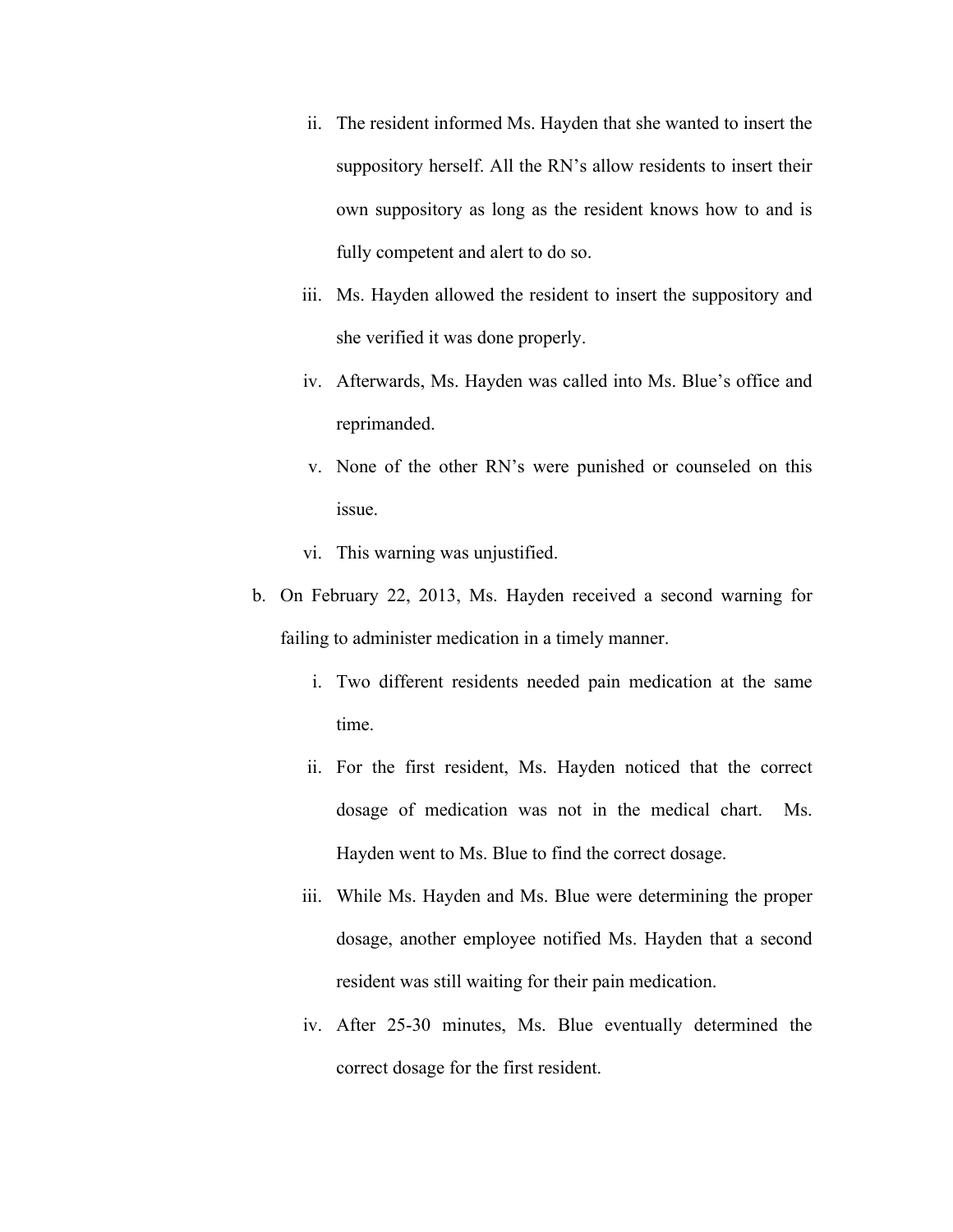- v. Both residents received their proper pain medication.
- vi. Ms. Hayden did nothing wrong to warrant a written warning. Instead of giving a resident the wrong dosage, Ms. Hayden followed procedure and asked Ms. Blue for help.
- vii. Although it was another employee's fault, Ms. Hayden received the warning and was punished for it.
- c. On March 19, 2013, Ms. Hayden received a third warning (which resulted in termination) for failing to properly administer medication.
	- i. On March 10, 2013, Ms. Hayden applied a Nicotine patch to a resident's arm.
	- ii. Ms. Hayden was off on March 11, 2013, and another RN applied another Nicotine patch to the resident's chest and didn't remove the old one Ms. Hayden applied.
	- iii. On March 19, 2013, Ms. Hayden was called into Ms. Blue's office and reprimanded for the other RN's mistake.
	- iv. As a result of this incident, Ms. Hayden was terminated.
	- v. The other RN was not reprimanded for their mistake.
- 19. Ms. Wilson-Green received a warning in February 2013 for allegedly making a mistake on an admission form for a resident.
	- a. This warning resulted in Ms. Wilson-Green's termination.
	- b. No evidence was produce to prove Ms. Wilson-Green committed an error.
	- c. Ms. Wilson-Green did not receive a warning prior to being terminated.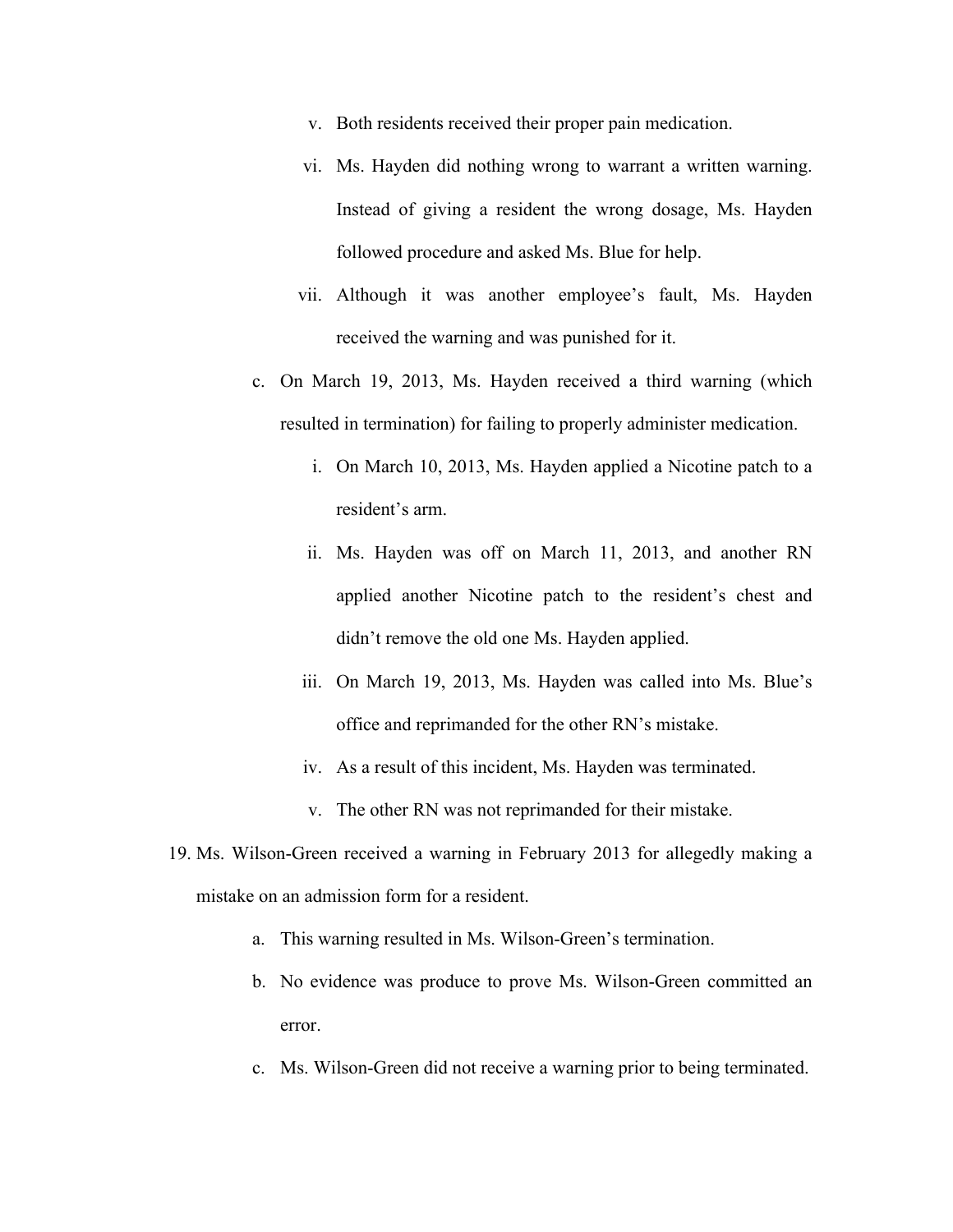20. As a result of Ms. Blue's discriminatory behavior, all of the Plaintiffs were terminated.

- a. Ms. Hanz was terminated on March 8, 2013.
- b. Ms. Hayden was terminated on March 19, 2013.
- c. Ms. Wilson-Green was terminated in February 2013.

# **Count I Discrimination in Violation of Title VII and PHRA**

21. The preceding paragraphs are incorporated herein as if set forth at length.

22. All of the Plaintiffs are members of a protected class under Title VII and the PHRA.

23. Ms. Hanz and Ms. Hayden are white female and members of a protected class. Ms. Hanz and Ms. Hayden were discriminated against because of their Race.

24. Ms. Wilson-Green is an African-American female married to a white man. Ms. Wilson-Green is a member of a protected class and was discriminated against because of her marriage to a white man.

25. All of the Plaintiffs were subjected to discriminatory treatment from Ms. Blue, an African-American, because of their Race.

26. Ms. Blue discriminated against the Plaintiffs in the following ways:

- a. Ms. Blue would issue the Plaintiffs unwarranted write-ups.
	- i. Ms. Hanz received a written warning on February 22, 2013 because she worked over her scheduled shift in order to attend to all of the residents' needs.
	- ii. Ms. Hayden received a written warning on February 22, 2013 for failing to administer medication in a timely manner. Ms.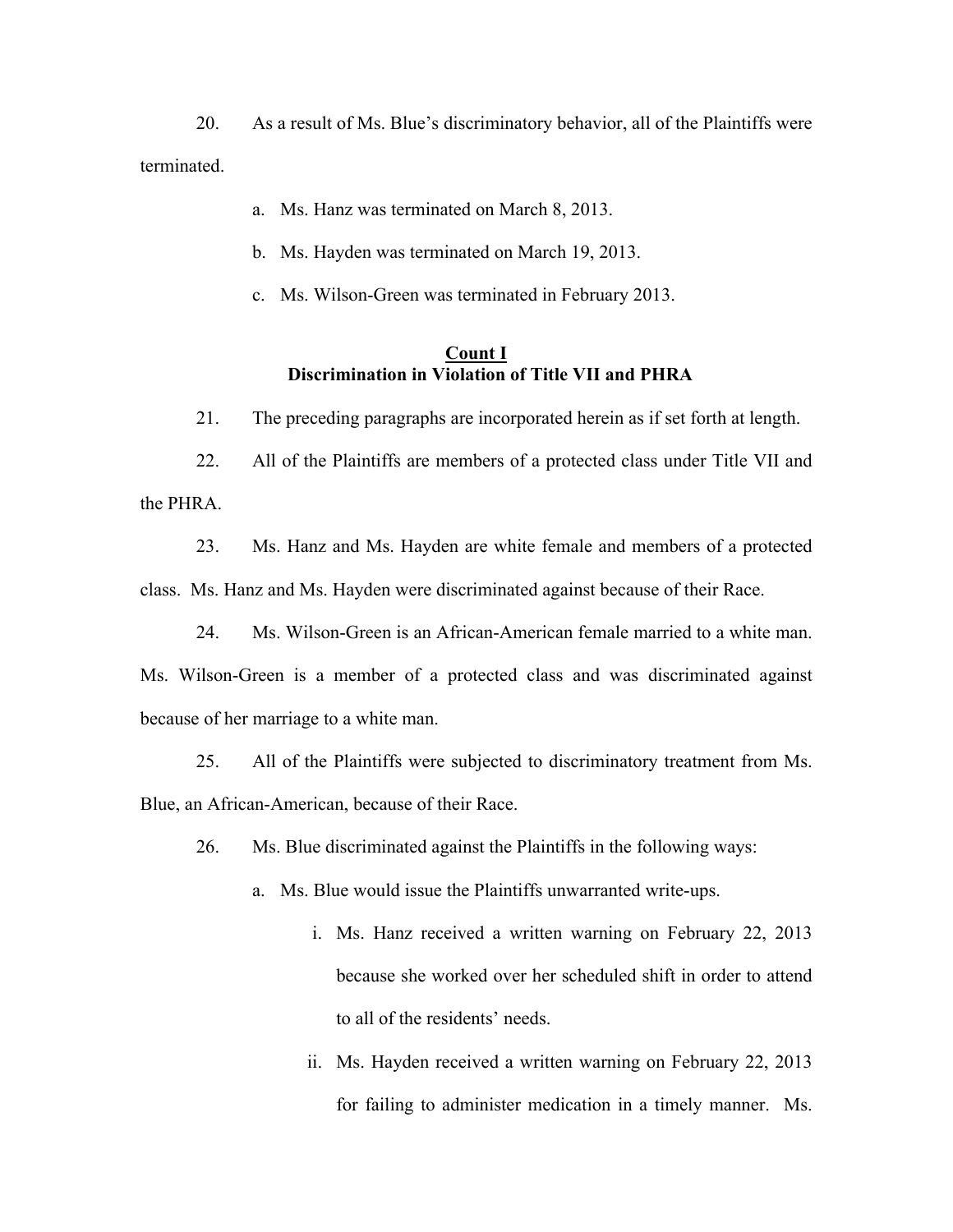Hayden did nothing wrong to warrant a written warning. Instead of giving a resident the wrong dosage, Ms. Hayden followed procedure and asked Ms. Blue for help.

- b. Ms. Blue would only issue write-ups to the Plaintiffs because of their Race. Other African-American employees either made the mistake or a similar mistake but were not reprimanded by Ms. Blue.
	- i. Ms. Hanz received a second written warning on February 22, 2013. Ms. Hanz did not make the mistake. It was another supervisor named John, a young, African-American male who made the mistake. Ms. Hanz was reprimanded but the African-American male was not.
	- ii. Ms. Hayden received a warning on January 21, 2013. All the RN's allow residents to insert their own suppository as long as the resident knows how to and is fully competent and alert to do so. None of the other RN's were punished or counseled on this issue.
	- iii. Ms. Hayden received another warning on March 19, 2013 for allegedly failing to properly administer medication. Ms. Hayden was reprimanded for the other RN's mistake and subsequently fired. The other RN was not reprimanded for their mistake
- c. Ms. Blue singled out the Plaintiffs and tried to get them fired because of their Race. Prior to Ms. Blue's hire, the Plaintiffs had excellent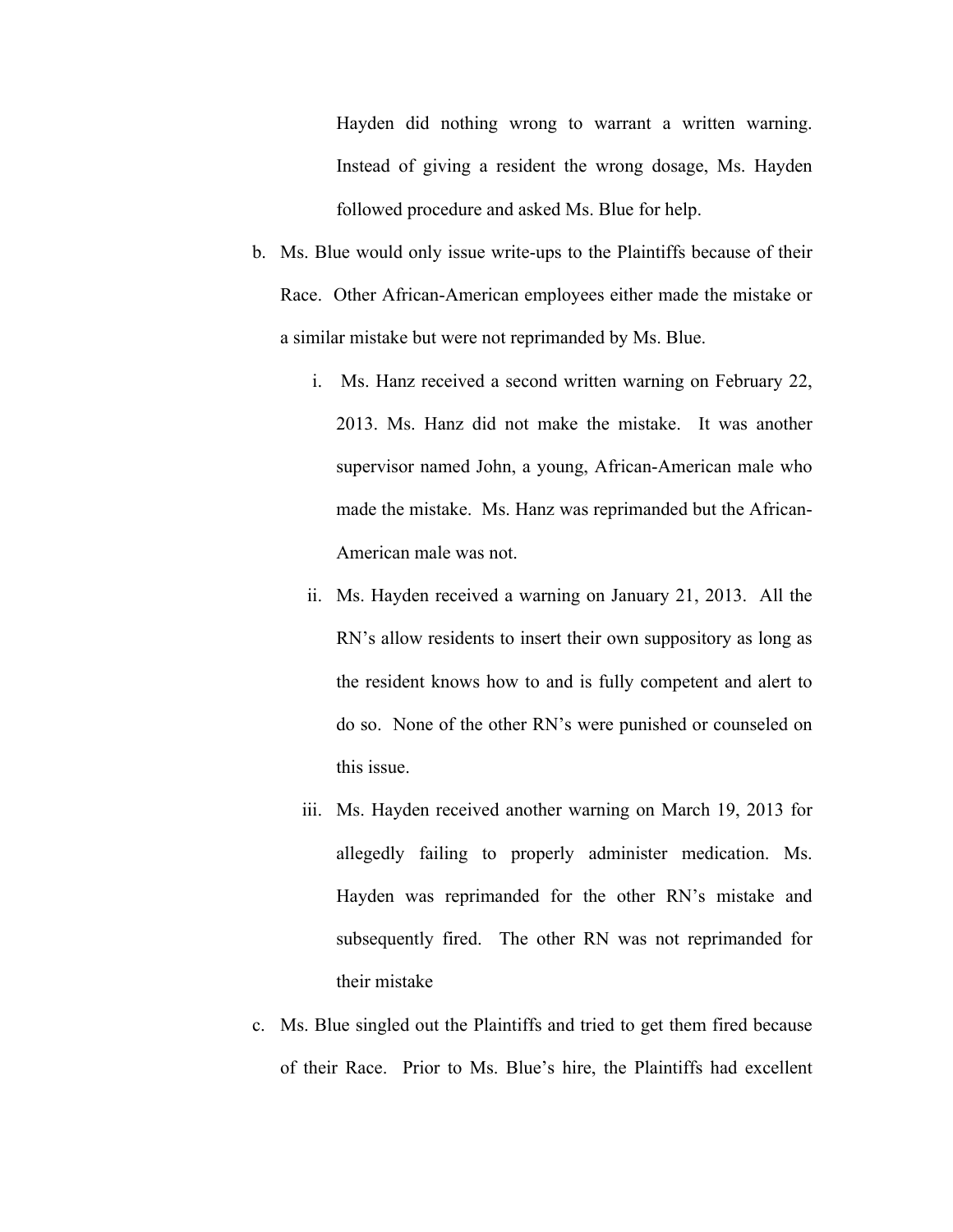employment records. Subsequent to Ms. Blue's hire in December 2012:

- i. Ms. Hanz received three write-ups in 30 days, which resulted in her termination;
- ii. Ms. Hayden received three write-ups in 60 days, which resulted in her termination; and
- iii. Ms. Wilson-Green was terminated with no prior warning in February 2013.

27. Ms. Blue also gave preferential treatment to African-American RN's by giving them better shifts and longer hours. Ms. Blue would hire less experienced nonclass members and give them supervisory positions over RN's like the Plaintiffs with years of seniority.

# **Count II Discrimination in Violation of the ADEA**

28. The preceding paragraphs are incorporated herein as if set forth at length.

29. Plaintiffs were all over 40 years of age when they were discriminated against.

- a. Ms. Hanz was 56 years old when she was terminated;
- b. Ms. Hayden was 56 years old when she was terminated; and
- c. Ms. Wilson-Green was 52 years old when she was terminated.

30. Plaintiffs were discriminated against because of their Age in the following ways:

a. After the Plaintiffs were terminated, younger, less-skilled RNs, who were friends with Ms. Blue, were hired to take the Plaintiffs' job; and